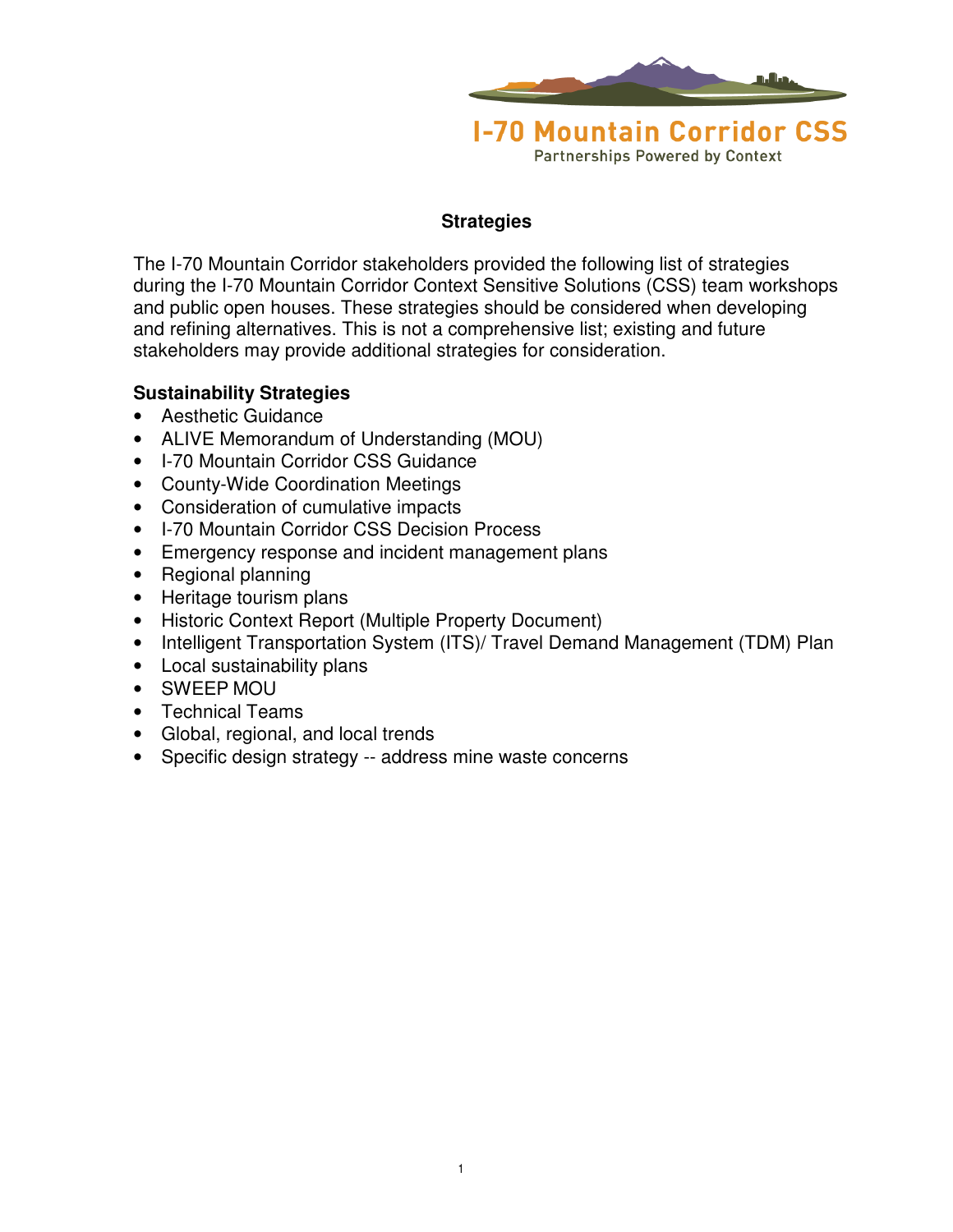

**Partnerships Powered by Context** 

### **Safety Strategies**

- ALIVE MOU
- Avalanche forecasting program
- CDOT crash rates and analysis
- CDOT Field Log of Structures and Pavement Database
- Chain station workshops and Chain Station Plan
- Consideration of cumulative impacts
- Emergency response and incident management plans
- Law enforcement involvement
- ITS/TDM Plan
- Maintenance management plans
- Specific design strategy -- address geologic hazards
- Specific design strategy -- high-speed elevated transit
- Specific design strategy -- dynamic speed control
- Specific design strategy -- tunnels and overhangs for rock fall mitigation
- Best practices and state-of-the-art barrier technology
- Best practices and state-of-the-art geotechnical design

## **Healthy Environment Strategies**

- Aesthetic Guidance
- Advanced Guideway System (AGS) implementation
- Air quality -- studied in all Tier 2 environmental documents
- Cumulative impacts -- studied in all Tier 2 environmental documents
- I-70 Mountain Corridor CSS Decision Process
- Emergency response and incident management plans for hazardous waste
- Compatibility with local land use plans
- Sustainability indicators
- Consideration of noxious weeds
- Research of environmentally friendly de-icers
- Specific design strategy -- truck parking locations
- Specific design strategy -- bridges instead of culverts
- Specific design strategy -- minimize vertical profile grades
- Specific design strategy -- address mine waste concerns
- Consideration of storm events
- SWEEP MOU
- TDM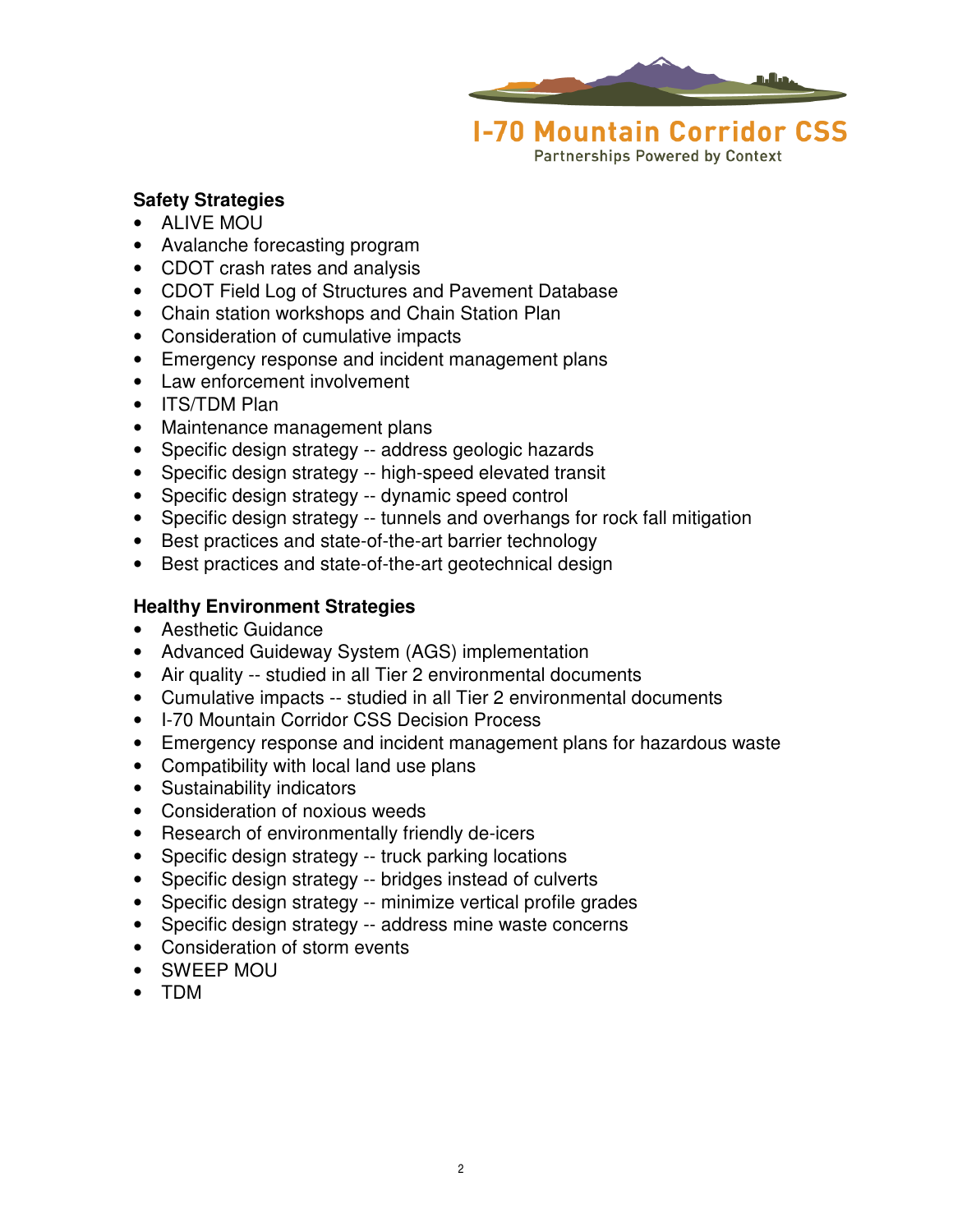

**Partnerships Powered by Context** 

#### **Historic Context Strategies**

- Aesthetic Guidance
- I-70 Mountain Corridor CSS Guidance
- I-70 Mountain Corridor CSS Decision Process
- Historic Context Report (Multiple Property Document)
- I-70 Coalition Land Use Planning Study
- Noise mitigation
- Compliance with the Section 106 Programmatic Agreement
- Specific design option -- signature interchanges
- Specific design or mitigation option -- pedestrian and bike systems

## **Community Strategies**

- Aesthetic Guidance
- ALIVE MOU
- Alternative funding sources
- Complete bike paths
- I-70 Mountain Corridor CSS Guidance
- I-70 Mountain Corridor Planning
- Cost/benefit analysis
- I-70 Mountain Corridor CSS Decision Process
- Emergency response and incident management plans
- Historic Context Report (Multiple Property Document)
- Life cycle costs
- Longer design life for projects
- SWEEP MOU
- Local designers
- Specific design or mitigation strategy -- efficient use of construction resources
- Specific design strategy -- longer design life for projects
- Specific design or mitigation strategy -- utilize phasing to reduce construction durations
- Specific design strategy -- address mine waste concerns

## **Mobility and Accessibility Strategies**

- I-70 Mountain Corridor CSS Decision Process
- Education of drivers on grades and interstate conditions
- Lane restriction enforcement
- Peak time restriction on heavy vehicles
- Restriction of trucks and RVs
- TSMs/TDMs
- Specific design strategy -- inter-community transit systems
- Specific design strategy -- transit connections to destinations off the corridor